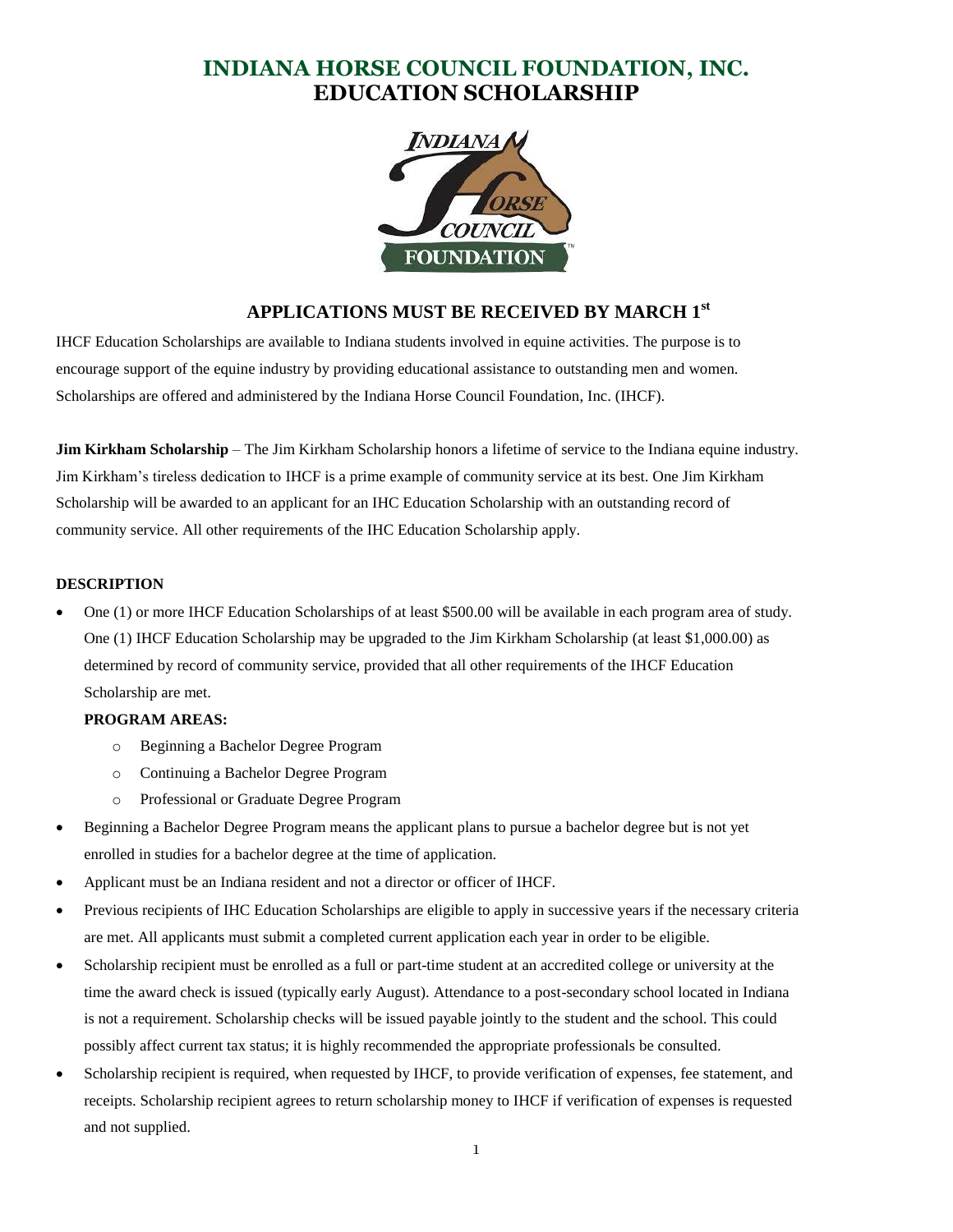### **ELIGIBLE APPLICATIONS MUST INCLUDE THE FOLLOWING:**

- A. Completed official, current Education Scholarship Application form.
- B. Official copy of most recent transcript from last school attended, including GPA.
- C. A neatly typed state of **250 words or less** explaining your interest in pursuing your course of study citing specific examples indicating your potential for success in this field.

## **IHCF Selection Committee shall determine scholarship award recipients based on the following criteria:**

- A. Evidence of leadership
- B. Duration and extent of equine involvement
- C. Specific evidence of potential for success in chosen field of study
- D. Potential for contribution to the horse industry
- E. Community involvement

*The selection committee reserves the right to withhold scholarships in the event none of the applicants in a program area meet the criteria of the Indiana Horse Council Foundation, Inc.* 

All materials including transcript letters must be received by IHCF on or before March  $1<sup>st</sup>$  by email to IHCFScholarships@gmail.com. Schools may send transcripts directly to the IHCF Scholarship email. Recipients may be requested to participate in an awards ceremony.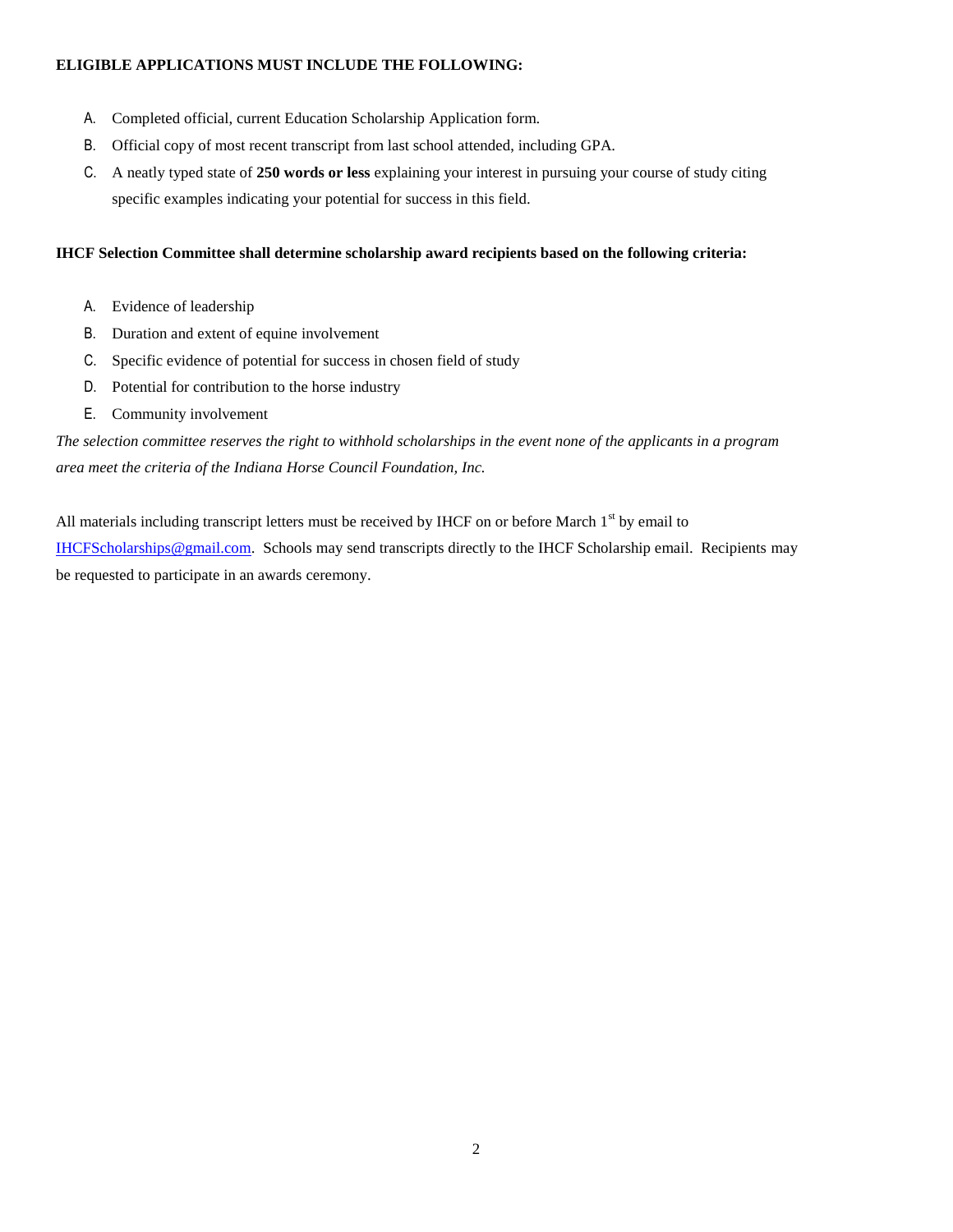## **Indiana Horse Council Foundation, Inc. Education Scholarship Application**

Email all application materials to: **IHCFScholarships@gmail.com** 

## Deadline: March 1st

| Please type or print legibly: |  |  |  |
|-------------------------------|--|--|--|
|                               |  |  |  |
|                               |  |  |  |
|                               |  |  |  |
|                               |  |  |  |
|                               |  |  |  |
|                               |  |  |  |
|                               |  |  |  |
|                               |  |  |  |

### List only your 3 most significant accomplishments in each of the following areas (please do not attach resumes):

**EQUINE RELATED ACTIVITIES / ACHIEVEMENTS: (You may attach one page for this area; more than one additional page** will not be judged. Descriptions must include date, the activity/achievement, and the significance to you.)

|           |  |  |  | ____________ |  |
|-----------|--|--|--|--------------|--|
|           |  |  |  |              |  |
|           |  |  |  |              |  |
| 2.        |  |  |  |              |  |
|           |  |  |  |              |  |
|           |  |  |  |              |  |
|           |  |  |  |              |  |
|           |  |  |  |              |  |
| $\beta$ . |  |  |  |              |  |
|           |  |  |  |              |  |
|           |  |  |  |              |  |
|           |  |  |  |              |  |
|           |  |  |  |              |  |

ACADEMIC HONORS / AWARDS: (You may attach one page for this area; more than one additional page will not be judged. Descriptions must include date, the honor / award, and criteria / purpose of the Award.)

 $1.$ <u> 1980 - Jan Barat, martin amerikan basar da</u>  $3.$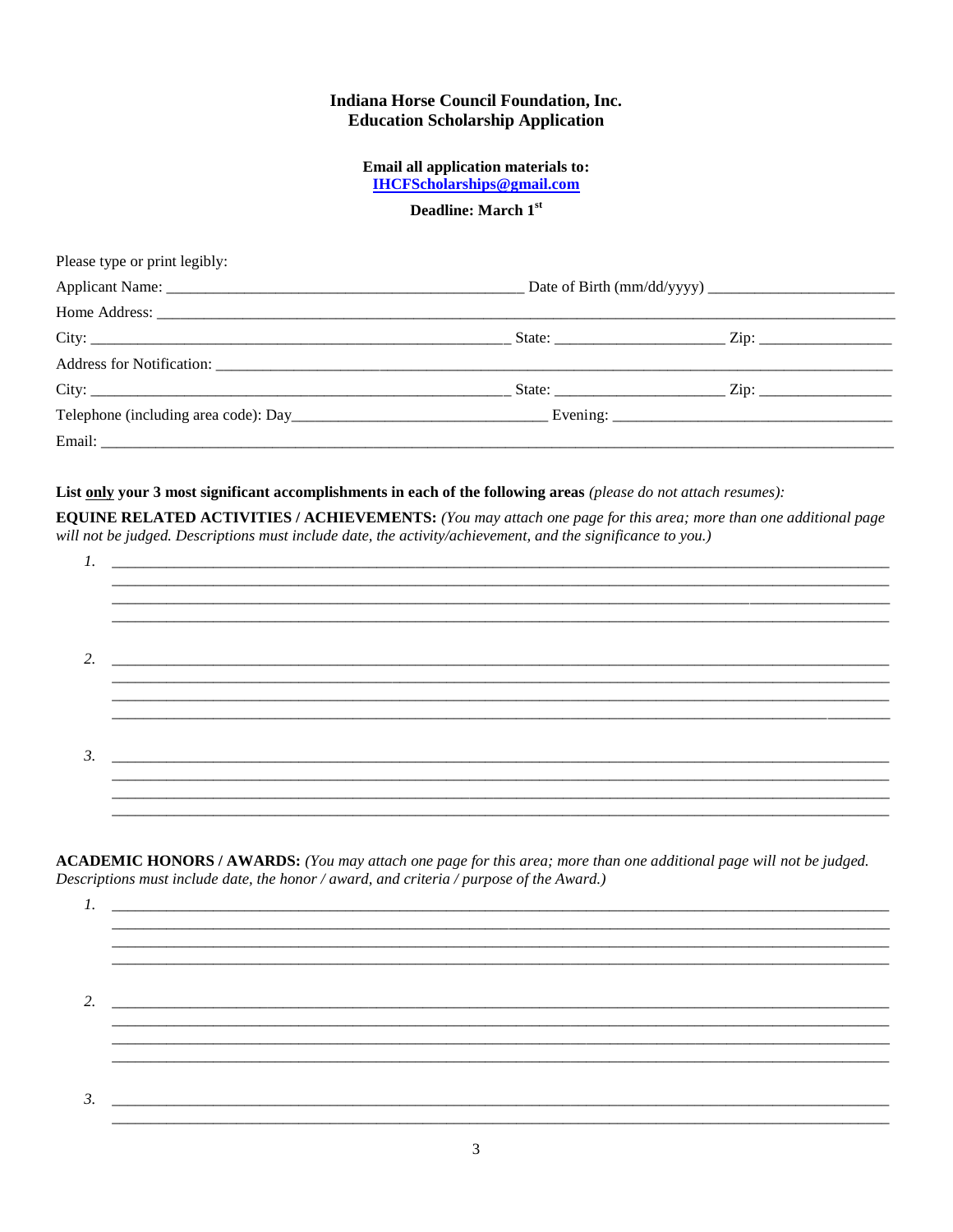NON-ACADEMIC RELATED AWARDS / ACTIVITIES / CLUBS: (You may attach one page for this area; more than one additional page will not be judged. Descriptions must include date, the award / activities / clubs, and the offices held.)

| $\overline{2}$ . |                                                             |
|------------------|-------------------------------------------------------------|
|                  |                                                             |
| 3.               | <u> 1999 - Johann Stein, Amerikaansk politiker († 1908)</u> |
|                  |                                                             |

**EMPLOYMENT or VOLUNTEER ACTIVITIES:** (You may attach one page for this area; more than one additional page will not be judged. Please begin with the most recent.)